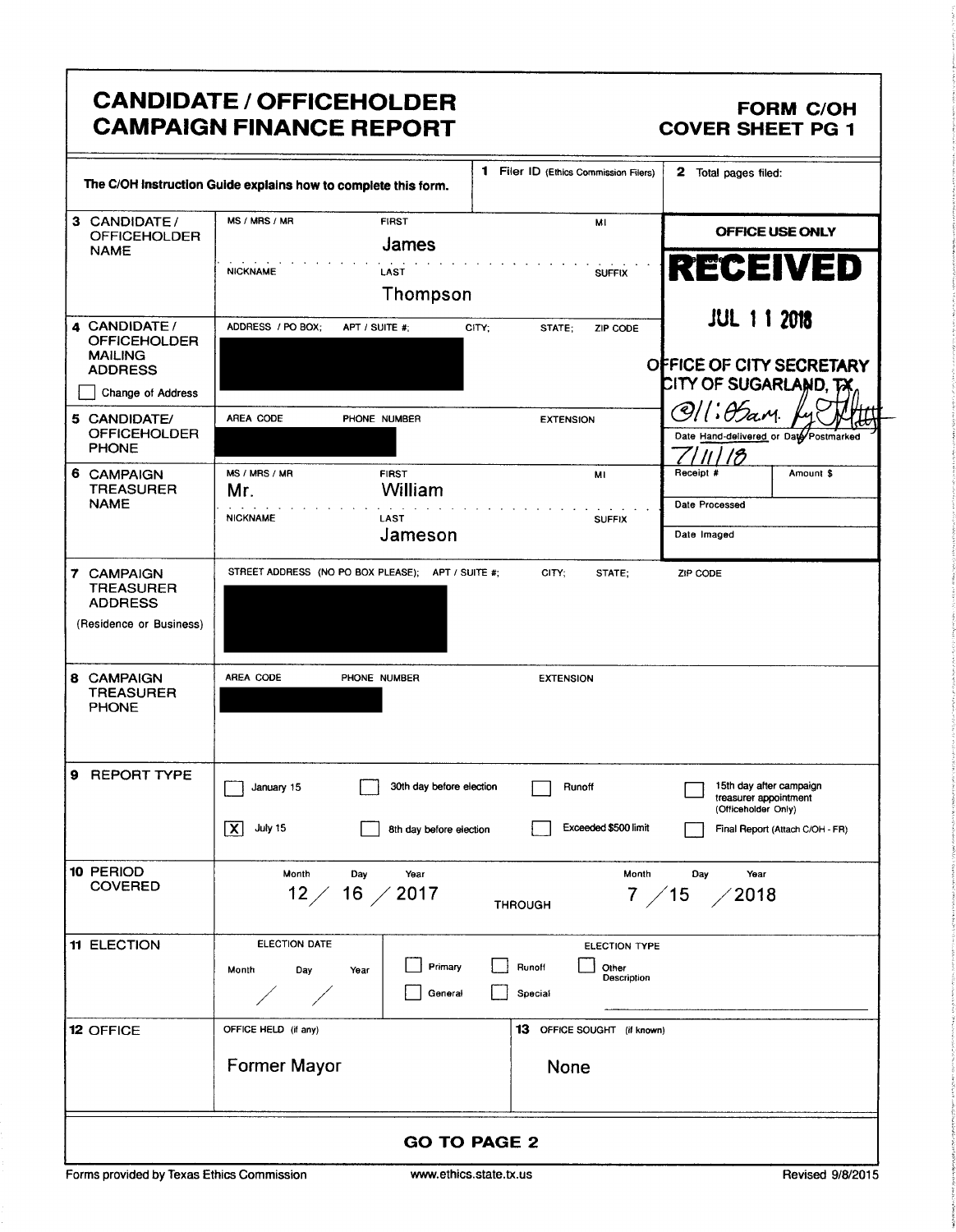## CANDIDATE / OFFICEHOLDER<br>CAMPAIGN FINANCE REPORT CAMPOIGN FORM C **CAMPAIGN FINANCE REPORT**

| 14 C/OH NAME                                                          |                                                                                                                                                                                                                                                                                                                                                                                                  |                                                                                                                                                                                                |          | <b>15</b> Filer ID (Ethics Commission Filers) |  |
|-----------------------------------------------------------------------|--------------------------------------------------------------------------------------------------------------------------------------------------------------------------------------------------------------------------------------------------------------------------------------------------------------------------------------------------------------------------------------------------|------------------------------------------------------------------------------------------------------------------------------------------------------------------------------------------------|----------|-----------------------------------------------|--|
| James Thompson                                                        |                                                                                                                                                                                                                                                                                                                                                                                                  |                                                                                                                                                                                                |          |                                               |  |
| <b>16 NOTICE FROM</b><br><b>POLITICAL</b><br><b>COMMITTEE(S)</b>      | THIS BOX IS FOR NOTICE OF POLITICAL CONTRIBUTIONS ACCEPTED OR POLITICAL EXPENDITURES MADE BY POLITICAL COMMITTEES TO<br>SUPPORT THE CANDIDATE / OFFICEHOLDER. THESE EXPENDITURES MAY HAVE BEEN MADE WITHOUT THE CANDIDATE'S OR OFFICEHOLDER'S<br>KNOWLEDGE OR CONSENT. CANDIDATES AND OFFICEHOLDERS ARE REQUIRED TO REPORT THIS INFORMATION ONLY IF THEY RECEIVE NOTICE<br>OF SUCH EXPENDITURES. |                                                                                                                                                                                                |          |                                               |  |
|                                                                       | <b>COMMITTEE TYPE</b>                                                                                                                                                                                                                                                                                                                                                                            | <b>COMMITTEE NAME</b>                                                                                                                                                                          |          |                                               |  |
|                                                                       | <b>GENERAL</b>                                                                                                                                                                                                                                                                                                                                                                                   |                                                                                                                                                                                                |          |                                               |  |
|                                                                       |                                                                                                                                                                                                                                                                                                                                                                                                  | <b>COMMITTEE ADDRESS</b>                                                                                                                                                                       |          |                                               |  |
|                                                                       | SPECIFIC                                                                                                                                                                                                                                                                                                                                                                                         |                                                                                                                                                                                                |          |                                               |  |
|                                                                       |                                                                                                                                                                                                                                                                                                                                                                                                  | <b>COMMITTEE CAMPAIGN TREASURER NAME</b>                                                                                                                                                       |          |                                               |  |
| <b>Additional Pages</b>                                               |                                                                                                                                                                                                                                                                                                                                                                                                  |                                                                                                                                                                                                |          |                                               |  |
|                                                                       |                                                                                                                                                                                                                                                                                                                                                                                                  | <b>COMMITTEE CAMPAIGN TREASURER ADDRESS</b>                                                                                                                                                    |          |                                               |  |
|                                                                       |                                                                                                                                                                                                                                                                                                                                                                                                  |                                                                                                                                                                                                |          |                                               |  |
| <b>17 CONTRIBUTION</b><br><b>TOTALS</b>                               | 1.                                                                                                                                                                                                                                                                                                                                                                                               | TOTAL POLITICAL CONTRIBUTIONS OF \$50 OR LESS (OTHER THAN<br>PLEDGES, LOANS, OR GUARANTEES OF LOANS), UNLESS ITEMIZED                                                                          | \$       | 0                                             |  |
|                                                                       | 2.                                                                                                                                                                                                                                                                                                                                                                                               | TOTAL POLITICAL CONTRIBUTIONS<br>(OTHER THAN PLEDGES, LOANS, OR GUARANTEES OF LOANS)                                                                                                           | \$       | 0                                             |  |
| <b>EXPENDITURE</b><br><b>TOTALS</b>                                   | 3.                                                                                                                                                                                                                                                                                                                                                                                               | TOTAL POLITICAL EXPENDITURES OF \$100 OR LESS,<br><b>UNLESS ITEMIZED</b>                                                                                                                       | \$       | 0                                             |  |
|                                                                       | 4.                                                                                                                                                                                                                                                                                                                                                                                               | <b>TOTAL POLITICAL EXPENDITURES</b>                                                                                                                                                            | \$       | 6,215.59                                      |  |
| <b>CONTRIBUTION</b><br><b>BALANCE</b>                                 | 5.                                                                                                                                                                                                                                                                                                                                                                                               | TOTAL POLITICAL CONTRIBUTIONS MAINTAINED AS OF THE LAST DAY<br>126,662.90<br>\$<br>OF REPORTING PERIOD                                                                                         |          |                                               |  |
| <b>OUTSTANDING</b><br><b>LOAN TOTALS</b>                              | 6.                                                                                                                                                                                                                                                                                                                                                                                               | TOTAL PRINCIPAL AMOUNT OF ALL OUTSTANDING LOANS AS OF THE<br>LAST DAY OF THE REPORTING PERIOD                                                                                                  | \$       | 0                                             |  |
| <b>18 AFFIDAVIT</b>                                                   |                                                                                                                                                                                                                                                                                                                                                                                                  |                                                                                                                                                                                                |          |                                               |  |
|                                                                       | THOMAS HERCULES, HARRIS IN<br>Notary ID # 126517278<br><b>My Commission Expires</b>                                                                                                                                                                                                                                                                                                              | I swear, or affirm, under penalty of perjury, that the accompanying report is<br>true and correct and includes all information required to be reported by me<br>under Title 15, Election Code. |          |                                               |  |
|                                                                       | May 13, 2020                                                                                                                                                                                                                                                                                                                                                                                     |                                                                                                                                                                                                |          |                                               |  |
| AFFIX NOTARY STAMP / SEALABOVE                                        |                                                                                                                                                                                                                                                                                                                                                                                                  | Signature of Candidate or Officeholder                                                                                                                                                         |          |                                               |  |
| Sworn to and subscribed before me, by the said                        |                                                                                                                                                                                                                                                                                                                                                                                                  | auc                                                                                                                                                                                            | this the |                                               |  |
| J.<br>to certify which, witness my hand and seal of office.<br>day of |                                                                                                                                                                                                                                                                                                                                                                                                  |                                                                                                                                                                                                |          |                                               |  |
|                                                                       |                                                                                                                                                                                                                                                                                                                                                                                                  |                                                                                                                                                                                                |          |                                               |  |
| Signature of officer administering oath                               |                                                                                                                                                                                                                                                                                                                                                                                                  | Printed name of officer administering oath                                                                                                                                                     |          | Title of officer administering oath           |  |

h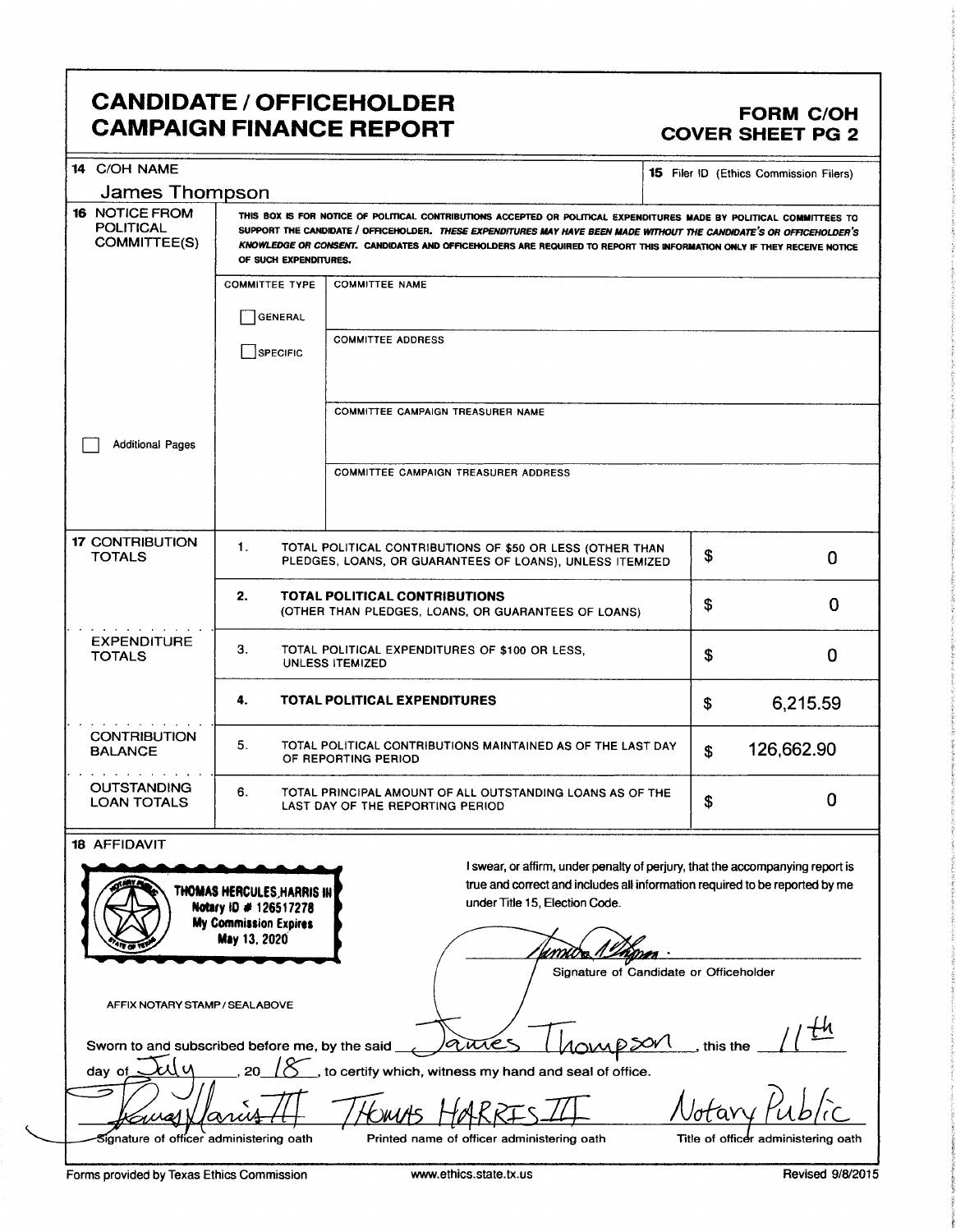# SUBTOTALS - C/OH FORM C/OH

# COVER SHEET PG 3

|     | 19 FILER NAME<br>20 Filer ID (Ethics Commission Filers)<br>James Thompson |                                                                                                                                                                                                               |  |    |                                  |  |
|-----|---------------------------------------------------------------------------|---------------------------------------------------------------------------------------------------------------------------------------------------------------------------------------------------------------|--|----|----------------------------------|--|
|     |                                                                           |                                                                                                                                                                                                               |  |    |                                  |  |
|     |                                                                           | 21 SCHEDULE SUBTOTALS<br><b>NAME OF SCHEDULE</b>                                                                                                                                                              |  |    | <b>SUBTOTAL</b><br><b>AMOUNT</b> |  |
| 1.  |                                                                           | SCHEDULE A1: MONETARY POLITICAL CONTRIBUTIONS                                                                                                                                                                 |  | \$ |                                  |  |
| 2.  |                                                                           | SCHEDULE A2: NON-MONETARY (IN-KIND) POLITICAL CONTRIBUTIONS                                                                                                                                                   |  | \$ |                                  |  |
| З.  |                                                                           | SCHEDULE B: PLEDGED CONTRIBUTIONS                                                                                                                                                                             |  | s  |                                  |  |
| 4.  |                                                                           | <b>SCHEDULE E: LOANS</b>                                                                                                                                                                                      |  | \$ |                                  |  |
| 5.  |                                                                           | SCHEDULE F1: POLITICAL EXPENDITURES MADE FROM POLITICAL CONTRIBUTIONS                                                                                                                                         |  | \$ | 6,215.59                         |  |
| 6.  |                                                                           | SCHEDULE F2: UNPAID INCURRED OBLIGATIONS                                                                                                                                                                      |  | \$ |                                  |  |
| 7.  |                                                                           | SCHEDULE F3: PURCHASE OF INVESTMENTS MADE FROM POLITICAL CONTRIBUTIONS                                                                                                                                        |  | \$ |                                  |  |
| 8.  |                                                                           | SCHEDULE F4: EXPENDITURES MADE BY CREDIT CARD                                                                                                                                                                 |  | \$ |                                  |  |
| 9.  |                                                                           | SCHEDULE G: POLITICAL EXPENDITURES MADE FROM PERSONAL FUNDS                                                                                                                                                   |  | \$ |                                  |  |
| 10. |                                                                           | SCHEDULE H: PAYMENT MADE FROM POLITICAL CONTRIBUTIONS TO A BUSINESS OF C/OH                                                                                                                                   |  | \$ |                                  |  |
| 11. |                                                                           | SCHEDULE I: NON-POLITICAL EXPENDITURES MADE FROM POLITICAL CONTRIBUTIONS                                                                                                                                      |  | \$ |                                  |  |
| 12. |                                                                           | SCHEDULE K: INTEREST, CREDITS, GAINS, REFUNDS, AND CONTRIBUTIONS<br><b>RETURNED TO FILER</b>                                                                                                                  |  | \$ |                                  |  |
|     |                                                                           |                                                                                                                                                                                                               |  |    |                                  |  |
|     |                                                                           |                                                                                                                                                                                                               |  |    |                                  |  |
|     |                                                                           |                                                                                                                                                                                                               |  |    |                                  |  |
|     |                                                                           |                                                                                                                                                                                                               |  |    |                                  |  |
|     |                                                                           |                                                                                                                                                                                                               |  |    |                                  |  |
|     |                                                                           |                                                                                                                                                                                                               |  |    |                                  |  |
|     |                                                                           |                                                                                                                                                                                                               |  |    |                                  |  |
|     |                                                                           | $\mathbf{e}_{\mathbf{z}}(\mathbf{z})$ and $\mathbf{e}_{\mathbf{z}}(\mathbf{z})$ and $\mathbf{e}_{\mathbf{z}}(\mathbf{z})$ and $\mathbf{e}_{\mathbf{z}}(\mathbf{z})$ and $\mathbf{e}_{\mathbf{z}}(\mathbf{z})$ |  |    |                                  |  |
|     |                                                                           |                                                                                                                                                                                                               |  |    |                                  |  |
|     |                                                                           |                                                                                                                                                                                                               |  |    |                                  |  |
|     |                                                                           |                                                                                                                                                                                                               |  |    |                                  |  |
|     |                                                                           |                                                                                                                                                                                                               |  |    |                                  |  |
|     |                                                                           |                                                                                                                                                                                                               |  |    |                                  |  |
|     |                                                                           |                                                                                                                                                                                                               |  |    |                                  |  |
|     |                                                                           |                                                                                                                                                                                                               |  |    |                                  |  |
|     |                                                                           |                                                                                                                                                                                                               |  |    |                                  |  |
|     |                                                                           |                                                                                                                                                                                                               |  |    |                                  |  |
|     |                                                                           |                                                                                                                                                                                                               |  |    |                                  |  |
|     |                                                                           |                                                                                                                                                                                                               |  |    |                                  |  |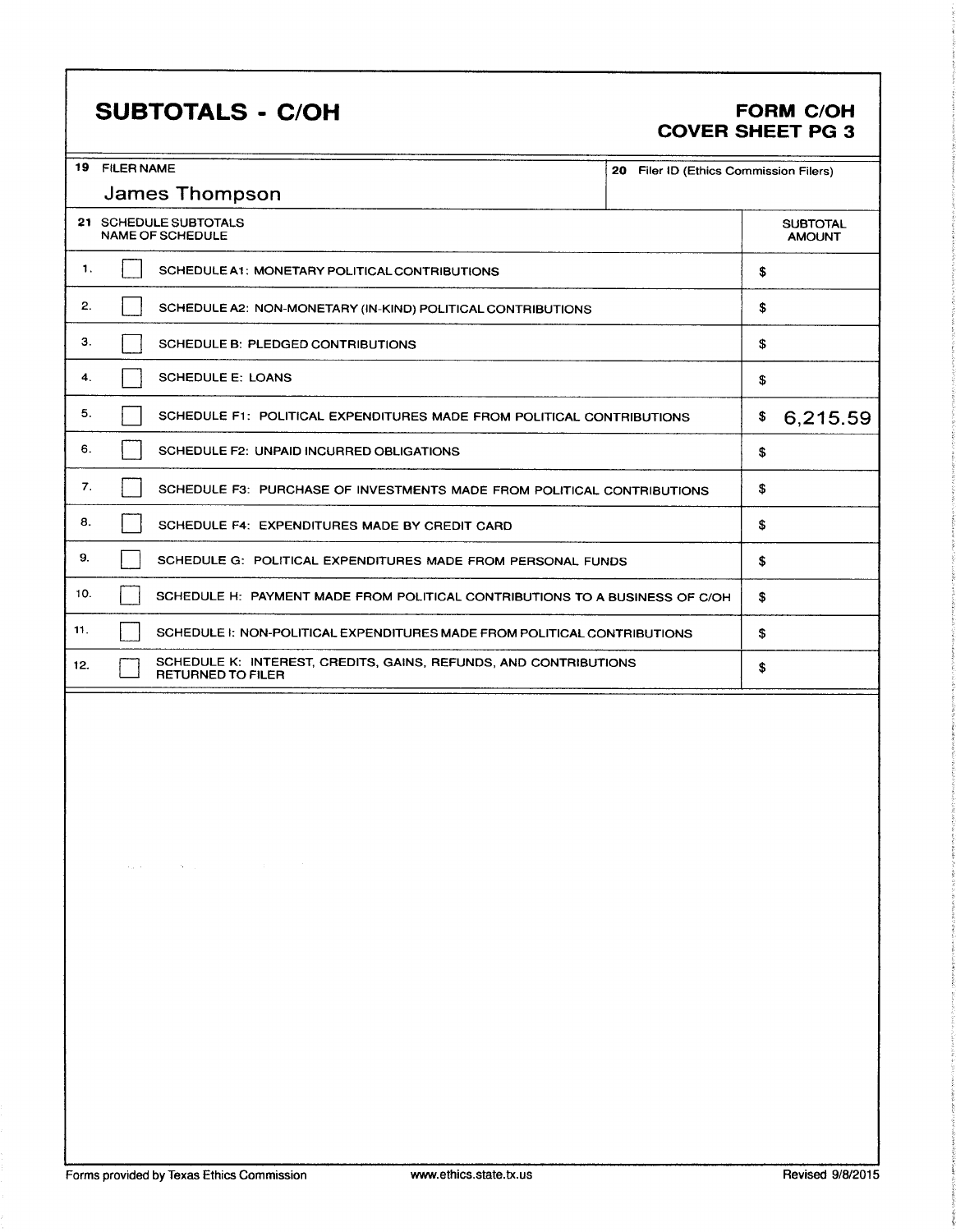### POLITICAL EXPENDITURES MADE FROM POLITICAL CONTRIBUTIONS SCHEDULE F1

| <b>EXPENDITURE CATEGORIES FOR BOX 8(a)</b>                                                                                                     |                                                                                                                                                                                                                                                                                                                                                                             |                                                                                                                |  |                                   |                                                                                                                                                                                           |                                       |  |
|------------------------------------------------------------------------------------------------------------------------------------------------|-----------------------------------------------------------------------------------------------------------------------------------------------------------------------------------------------------------------------------------------------------------------------------------------------------------------------------------------------------------------------------|----------------------------------------------------------------------------------------------------------------|--|-----------------------------------|-------------------------------------------------------------------------------------------------------------------------------------------------------------------------------------------|---------------------------------------|--|
| <b>Advertising Expense</b><br>Accounting/Banking<br><b>Consulting Expense</b><br>Contributions/Donations Made By<br><b>Credit Card Payment</b> | <b>Event Expense</b><br>Loan Repayment/Reimbursement<br>Fees<br>Office Overhead/Rental Expense<br>Food/Beverage Expense<br>Polling Expense<br>Gift/Awards/Memorials Expense<br><b>Printing Expense</b><br>Candidate/Officeholder/Political Committee<br><b>Legal Services</b><br>Salaries/Wages/Contract Labor<br>The Instruction Guide explains how to complete this form. |                                                                                                                |  |                                   | Solicitation/Fundraising Expense<br>Transportation Equipment & Related Expense<br><b>Travel In District</b><br><b>Travel Out Of District</b><br>Other (enter a category not listed above) |                                       |  |
| 1 Total pages Schedule F1: 2 FILER NAME<br>2                                                                                                   |                                                                                                                                                                                                                                                                                                                                                                             | James Thompson                                                                                                 |  |                                   |                                                                                                                                                                                           | 3 Filer ID (Ethics Commission Filers) |  |
| 4 Date<br>02/26/18                                                                                                                             | 5 Payee name                                                                                                                                                                                                                                                                                                                                                                | Pete Olson for Congress                                                                                        |  |                                   |                                                                                                                                                                                           |                                       |  |
| $6$ Amount $(5)$                                                                                                                               | 7 Payee address;                                                                                                                                                                                                                                                                                                                                                            | City; State; Zip Code                                                                                          |  |                                   |                                                                                                                                                                                           |                                       |  |
| \$1,000.00                                                                                                                                     |                                                                                                                                                                                                                                                                                                                                                                             |                                                                                                                |  |                                   |                                                                                                                                                                                           |                                       |  |
| 8                                                                                                                                              |                                                                                                                                                                                                                                                                                                                                                                             | (a) Category (See Categories listed at the top of this schedule)                                               |  | (b) Description                   |                                                                                                                                                                                           |                                       |  |
| <b>PURPOSE</b><br>ОF<br><b><i>EXPENDITURE</i></b>                                                                                              | Donation                                                                                                                                                                                                                                                                                                                                                                    |                                                                                                                |  |                                   | Check if travel outside of Texas. Complete Schedule T.<br>Check if Austin, TX, officeholder living expense                                                                                |                                       |  |
| 9 Complete ONLY if direct<br>expenditure to benefit C/OH                                                                                       |                                                                                                                                                                                                                                                                                                                                                                             | Candidate / Officeholder name<br>Pete Olson                                                                    |  | Office sought<br>US Congress, D22 |                                                                                                                                                                                           | Office held<br>Same                   |  |
| Date                                                                                                                                           | Payee name                                                                                                                                                                                                                                                                                                                                                                  |                                                                                                                |  |                                   |                                                                                                                                                                                           |                                       |  |
| 02/27/18                                                                                                                                       |                                                                                                                                                                                                                                                                                                                                                                             | Himesh Gandhi Campaign                                                                                         |  |                                   |                                                                                                                                                                                           |                                       |  |
| Amount (\$)                                                                                                                                    | Payee address;                                                                                                                                                                                                                                                                                                                                                              | City; State; Zip Code                                                                                          |  |                                   |                                                                                                                                                                                           |                                       |  |
| \$500.00                                                                                                                                       |                                                                                                                                                                                                                                                                                                                                                                             |                                                                                                                |  |                                   |                                                                                                                                                                                           |                                       |  |
| <b>PURPOSE</b><br>OF<br><b>EXPENDITURE</b>                                                                                                     | Donation                                                                                                                                                                                                                                                                                                                                                                    | Category (See Categories listed at the top of this schedule)                                                   |  | Description                       | Check if travel outside of Texas. Complete Schedule T.<br>Check if Austin, TX, officeholder living expense                                                                                |                                       |  |
| Complete ONLY if direct                                                                                                                        |                                                                                                                                                                                                                                                                                                                                                                             | Candidate / Officeholder name                                                                                  |  | Office sought                     |                                                                                                                                                                                           | Office held                           |  |
| expenditure to benefit C/OH                                                                                                                    |                                                                                                                                                                                                                                                                                                                                                                             | Himesh Gandhi                                                                                                  |  | At Large Council Member Same      |                                                                                                                                                                                           |                                       |  |
| Date                                                                                                                                           | Payee name                                                                                                                                                                                                                                                                                                                                                                  |                                                                                                                |  |                                   |                                                                                                                                                                                           |                                       |  |
| 04/19/18                                                                                                                                       |                                                                                                                                                                                                                                                                                                                                                                             | <b>Italian Maid Catering</b>                                                                                   |  |                                   |                                                                                                                                                                                           |                                       |  |
| Amount (\$)                                                                                                                                    | Payee address:                                                                                                                                                                                                                                                                                                                                                              | City; State; Zip Code                                                                                          |  |                                   |                                                                                                                                                                                           |                                       |  |
| \$765.59                                                                                                                                       |                                                                                                                                                                                                                                                                                                                                                                             |                                                                                                                |  |                                   |                                                                                                                                                                                           |                                       |  |
| <b>PURPOSE</b><br>ОF<br><b>EXPENDITURE</b>                                                                                                     |                                                                                                                                                                                                                                                                                                                                                                             | Category (See Categories listed at the top of this schedule)<br><b>Event Expense</b><br>Joe Zimmerman Campaign |  | Description                       | Check if travel outside of Texas. Complete Schedule T.<br>Check if Austin, TX, officeholder living expense                                                                                |                                       |  |
| Complete ONLY if direct<br>expenditure to benefit C/OH                                                                                         |                                                                                                                                                                                                                                                                                                                                                                             | Candidate / Officeholder name                                                                                  |  | Office sought                     |                                                                                                                                                                                           | Office held                           |  |
|                                                                                                                                                |                                                                                                                                                                                                                                                                                                                                                                             | Joe Zimmerman                                                                                                  |  | Sugar Land Mayor                  |                                                                                                                                                                                           | Same                                  |  |
| ATTACH ADDITIONAL COPIES OF THIS SCHEDULE AS NEEDED                                                                                            |                                                                                                                                                                                                                                                                                                                                                                             |                                                                                                                |  |                                   |                                                                                                                                                                                           |                                       |  |